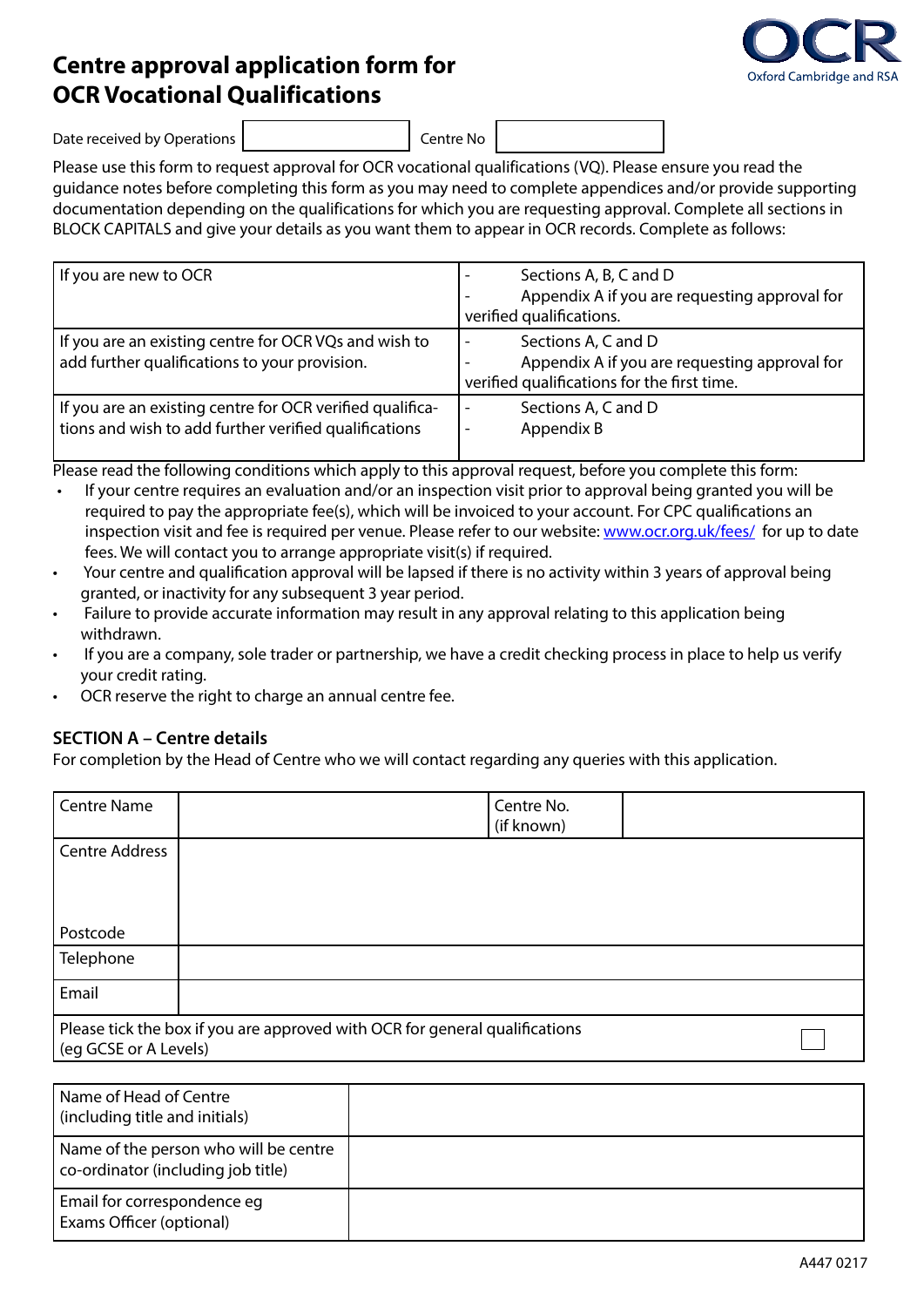### **Head/parent organisation details**

If your centre is part of a larger business or a franchise, please provide the name and address of the head/parent organisation:

| Name    |  |
|---------|--|
| Address |  |
|         |  |
|         |  |
|         |  |

## **SECTION B – Your organisation 1 Type of Centre**

| Secondary School                        | <b>Special Education</b>            |  |
|-----------------------------------------|-------------------------------------|--|
| Sixth Form College                      | <b>Community Homes</b>              |  |
| <b>FE/Tertiary College</b>              | <b>ITEC</b>                         |  |
| College/Institute of Higher Education   | Prison Service                      |  |
| University                              | Services Education                  |  |
| <b>Adult Education Centre</b>           | Training provider                   |  |
| Independent Secondary School            | Industrial/Commercial Organisation  |  |
| Independent College and Language School | Secondary Schools - voluntary aided |  |

# **2 Additional venues (CPC specific)** please note an inspection visit and fee is required per venue.

| Name and address |  |
|------------------|--|
|                  |  |
|                  |  |
| Name and address |  |
|                  |  |
|                  |  |

### **3 Other approvals**

| If you are currently an approved centre of another awarding body please indicate $\checkmark$ |  |  |  |  |  |
|-----------------------------------------------------------------------------------------------|--|--|--|--|--|
| City & Guilds<br><b>NCFE</b><br>Pearson<br><b>AQA</b>                                         |  |  |  |  |  |
| Other (please specify)                                                                        |  |  |  |  |  |
|                                                                                               |  |  |  |  |  |

## **4 Withdrawal/refusal of centre approval**

| Please state in the box below whether you have had a previous application for approval refused or withdrawn     |
|-----------------------------------------------------------------------------------------------------------------|
| by an awarding body, or if you currently have any issues of non-compliance/malpractice, and the nature of these |
| issues.                                                                                                         |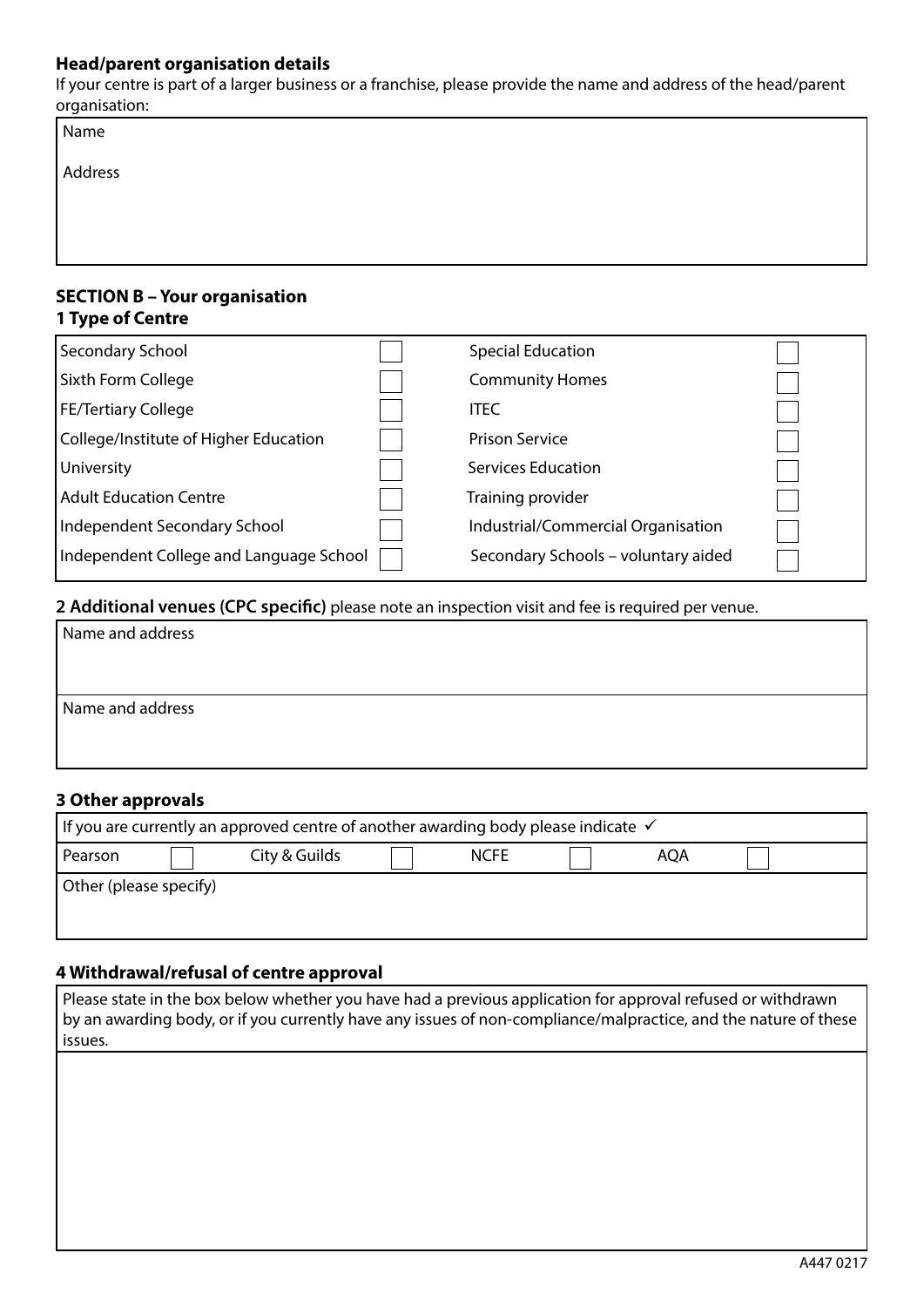### **SECTION C – Qualifications**

Please state here the qualification type(s), title(s), and code(s) you wish to deliver. Ensure you have referred to the guidance notes to determine if any other information, supporting documentation or fees are required as part of your application.

Please take care to ensure that the correct qualification details are used. For a full list of the qualification types, titles and codes please refer to the admin guides on our website [www.ocr.org.uk/admin-guides/](www.ocr.org.uk/admin-guides/%0D)

| Scheme/entry<br>code | <b>Qualification title and level</b> | Proposed<br>start date | Average number<br>of candidates<br>per annum |
|----------------------|--------------------------------------|------------------------|----------------------------------------------|
|                      |                                      |                        |                                              |
|                      |                                      |                        |                                              |
|                      |                                      |                        |                                              |
|                      |                                      |                        |                                              |
|                      |                                      |                        |                                              |
|                      |                                      |                        |                                              |
|                      |                                      |                        |                                              |
|                      |                                      |                        |                                              |
|                      |                                      |                        |                                              |
|                      |                                      |                        |                                              |
|                      |                                      |                        |                                              |
|                      |                                      |                        |                                              |
|                      |                                      |                        |                                              |
|                      |                                      |                        |                                              |

#### **Functional Skills Qualifications/Certificates of Professional Competence (CPC)**

Please indicate ( $\checkmark$ ) your assessment method (can be either or both options)

On-Screen Tests Paper Tests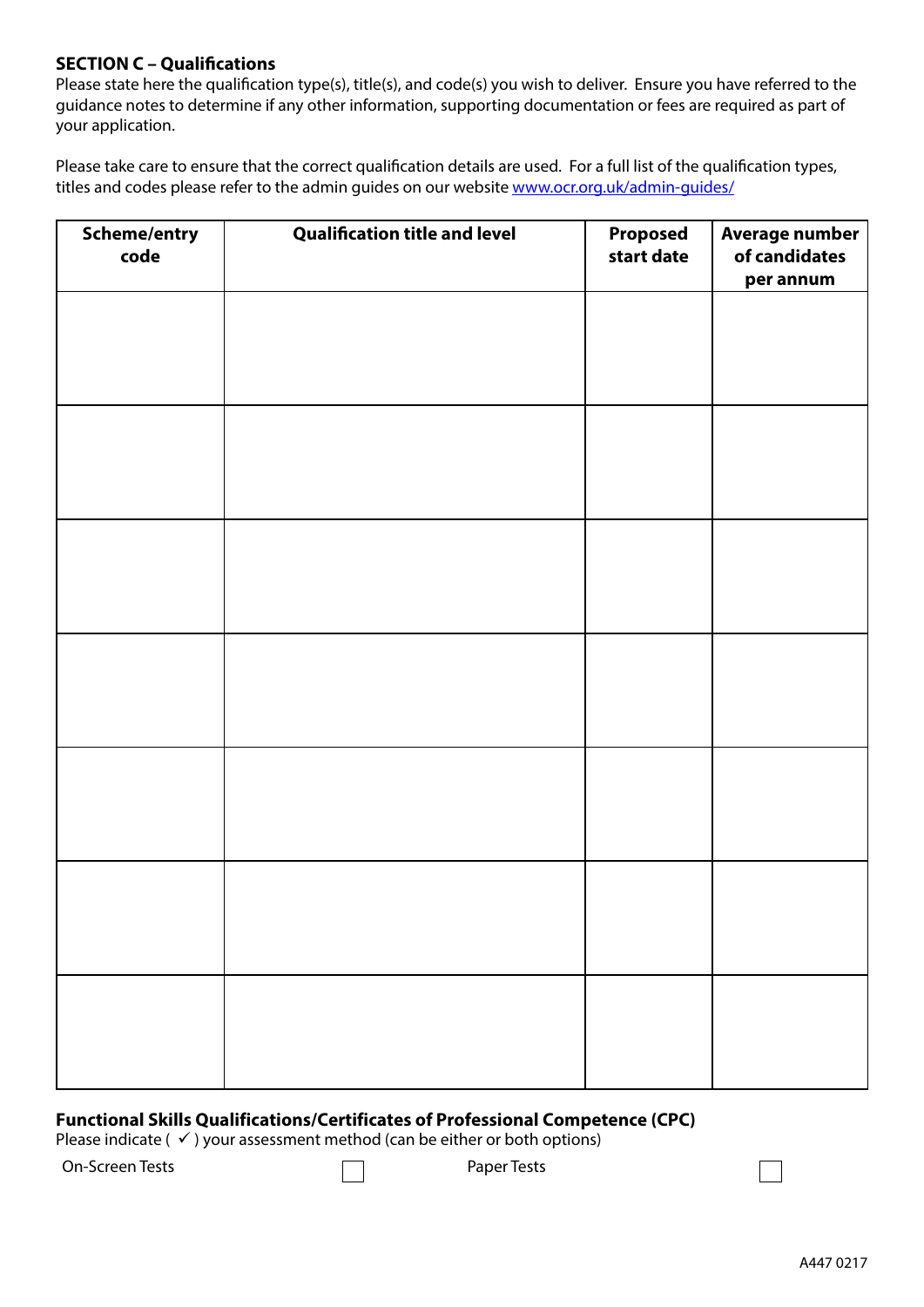# **SECTION D Declaration – to be signed by the Head of Centre**

I confirm that I am the Head of Centre and will be responsible and have accountability for the quality assurance, management and compliance with regulatory requirements and related instructions/criteria issued by OCR for the qualifications for which we are requesting approval.

I confirm that this organisation as defined in section B1:

- has the necessary level of financial, technical and staffing resources and systems necessary to support the delivery of OCR's vocational qualifications
- will use buildings/facilities for assessment purposes that permit access for all candidates in accordance with the relevant legislation
- will use staff and/or associates who have the necessary competence in the subject matter of the qualifications, assessment procedures and languages used for assessment
- will adhere to OCR's Terms of Business and Copyright as detailed on our website <www.ocr.org.uk/about-us/terms-of-business/>
- will operate in accordance with the common awarding body regulations as detailed on our website <www.ocr.org.uk/about-us/our-policies/regulations/>
- where appropriate will operate in accordance with:
	- JCQ's General Regulations for Approved Centres, which can be found at [www.jcq.org.uk/exams-office/general-regulations](www.jcq.org.uk/exams-office/general-regulations%0D)
	- JCQ's 'Instructions for conducting examinations' which can be found at <www.jcq.org.uk/exams-office/ice---instructions-for-conducting-examinations>
	- OCR's 'Instructions for conducting examinations' which can be found at<www.ocr.org.uk/admin-guides/>
- will ensure that candidates have provided valid proof of identity and are eligible to study in the UK
- has the systems and controls in place to ensure consistency of:
	- the standards and the security of assessments and assessment records
	- the tracking of learner progress and transmission of assessment outcomes
	- the recording of accumulation and transfer of credits and exemptions
- has policies and practices that support equality of opportunity
- will provide OCR and/or the regulatory authorities (e.g Ofqual, WJEC, SQA) with access to premises, people and records
- will co-operate with OCR's monitoring activities
- will support candidates in the event of centre closure
- has systems, where appropriate, for candidates appealing against internal assessment decisions
- has quality assurance and management processes that apply across all satellite sites
- has arrangements in place where required to:
	- obtain on behalf of its learners a unique learner number (ULN) and a learner record
		- use the record of the learner's previous achievements in the learner record to ensure that opportunities for credit transfer and exemption are maximised, provided learner consent is given
- where a partnership arrangement exists, the respective roles and responsibilities are documented and made available to OCR.

I confirm that all information supplied to OCR in connection with this application is true, complete and accurate and that I am authorised to make this application to be registered as an assessment centre with OCR.

I confirm I have read and agree to OCR's Terms of Business as displayed on the OCR website.

I understand and accept that OCR retains to itself the interpretation of the conditions of the centre's registration as an assessment centre in any dispute and reserves the right to withdraw approval in the event of our failure to comply with these conditions.

| Signature of Head of Centre |  |
|-----------------------------|--|
|                             |  |
|                             |  |
| Name in BLOCK CAPITALS      |  |
| Date                        |  |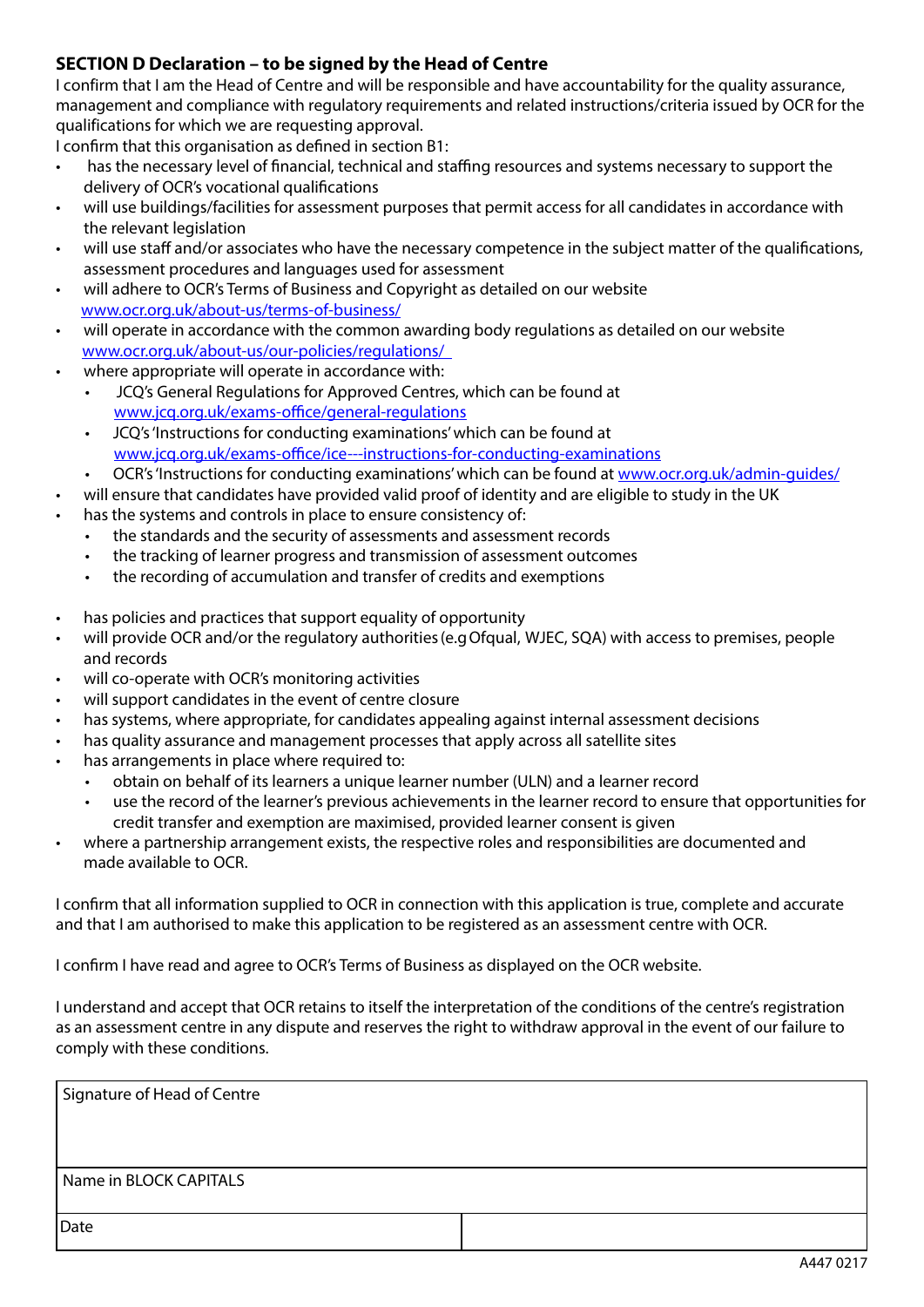# **APPENDIX A – OCR CRITIERIA FOR VERIFIED QUALIFICATIONS**

# **FULL CENTRE APPROVAL**

Complete this Appendix if you are applying for approval to offer verified qualifications for the first time with OCR. Please note that you must be able to provide supporting evidence for all of the criteria detailed on pages 5-8 in order to gain approval.

| Criteria                                                                                                                                                                                                                          | <b>OCR</b><br>Criteria Ref | Please indicate ( $\checkmark$ ) when supporting evidence<br>will be provided |                     |
|-----------------------------------------------------------------------------------------------------------------------------------------------------------------------------------------------------------------------------------|----------------------------|-------------------------------------------------------------------------------|---------------------|
|                                                                                                                                                                                                                                   |                            | Included with this<br>form                                                    | At evaluation visit |
| <b>Delivery Internal Verification</b>                                                                                                                                                                                             |                            |                                                                               |                     |
| The appropriate range of assessment methods,<br>as required by the N/VQ is understood by each<br>internal verification team.                                                                                                      | IV <sub>0</sub>            |                                                                               |                     |
| There is a policy to carry out internal verification<br>by appropriately qualified and experienced staff<br>for each N/VQ to meet the qualification and OCR<br>quidelines.                                                        | IV1                        |                                                                               |                     |
| There is a procedure to support and counter-sign<br>internal verification decisions of unqualified staff,<br>with specific target dates for the achievement of<br>the relevant internal verifier awards.                          | IV <sub>2</sub>            |                                                                               |                     |
| The organisation has a policy to allow access to<br>premises, meetings, documents, data, candidates<br>and staff for the purpose of external quality assur-<br>ance.                                                              | IV <sub>3</sub>            |                                                                               |                     |
| <b>Delivery Candidate Support</b>                                                                                                                                                                                                 |                            |                                                                               |                     |
| There are procedures to provide information,<br>advice and guidance to candidates, and potential<br>candidates, about N/VQs.                                                                                                      | CS <sub>0</sub>            |                                                                               |                     |
| There is an initial assessment procedure, and<br>sufficient time is allocated, to match the<br>development needs of each candidate against<br>the requirements of the N/VQ and establish an<br>agreed individual assessment plan. | CS1                        |                                                                               |                     |
| There is a procedure to review the progress of<br>candidates at regular intervals                                                                                                                                                 | CS <sub>2</sub>            |                                                                               |                     |
| There is a procedure to identify and meet the<br>particular assessment needs of candidates.                                                                                                                                       | CS <sub>3</sub>            |                                                                               |                     |
| There is an effective appeals procedure.                                                                                                                                                                                          | CS <sub>4</sub>            |                                                                               |                     |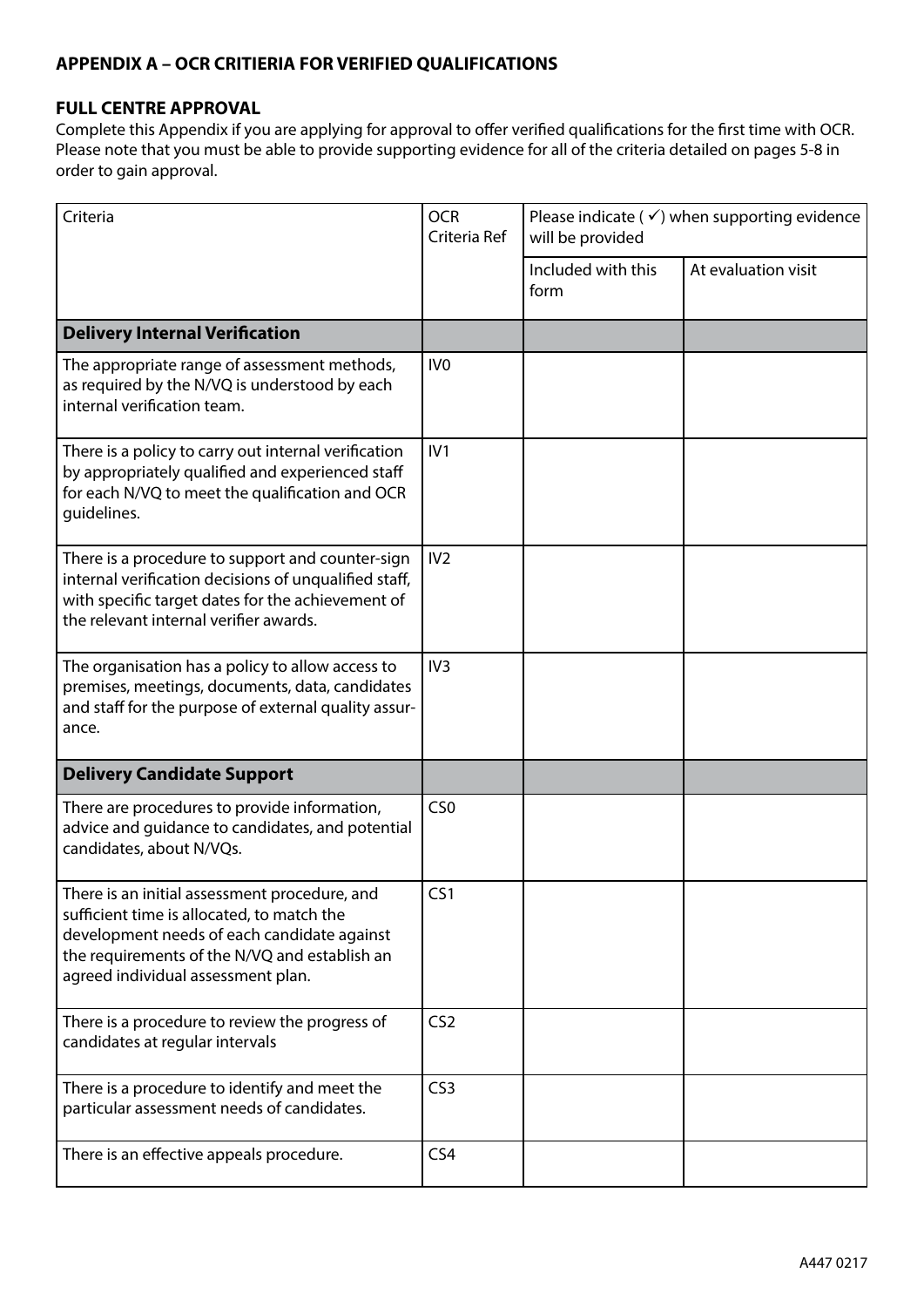| Criteria                                                                                                                                                                                                                                                                                                                  | <b>OCR</b><br>Criteria Ref | Please indicate ( $\checkmark$ ) when supporting evidence<br>will be provided |                     |  |
|---------------------------------------------------------------------------------------------------------------------------------------------------------------------------------------------------------------------------------------------------------------------------------------------------------------------------|----------------------------|-------------------------------------------------------------------------------|---------------------|--|
|                                                                                                                                                                                                                                                                                                                           |                            | Included with this<br>form                                                    | At evaluation visit |  |
| <b>Monitoring and Review Records</b>                                                                                                                                                                                                                                                                                      |                            |                                                                               |                     |  |
| There is a procedure to record, maintain and<br>update details regarding: a) Candidates and their<br>registrations b) candidate achievements and<br>certification details c) internal verification.                                                                                                                       | <b>MRRO</b>                |                                                                               |                     |  |
| There is a procedure to record candidates'<br>achievements, in line with the centre's access and<br>fair assessment policy.                                                                                                                                                                                               | MRR1                       |                                                                               |                     |  |
| There is a procedure for candidate assessment<br>and internal verification records to be stored<br>securely and to be available for external quality<br>assurance for a period of 3 years.                                                                                                                                | MRR <sub>2</sub>           |                                                                               |                     |  |
| <b>Monitoring and Review</b>                                                                                                                                                                                                                                                                                              |                            |                                                                               |                     |  |
| There is a procedure to disseminate actions<br>identified by external quality assurance visits and<br>to implement corrective measures identified.                                                                                                                                                                        | MR <sub>0</sub>            |                                                                               |                     |  |
| There is a procedure to review, monitor and apply<br>the internal verification strategy against current<br>qualifications and OCR requirements, and for<br>corrective measures to be implemented.                                                                                                                         | MR1                        |                                                                               |                     |  |
| There is a procedure for gathering information<br>and feedback from candidates, employers and<br>others to: a) monitor and evaluate the quality and<br>effectiveness of qualification provision against<br>the centres' stated aims and policies b) inform<br>the review of future qualification development<br>activity. | MR <sub>2</sub>            |                                                                               |                     |  |
| <b>Planning Management Systems</b>                                                                                                                                                                                                                                                                                        |                            |                                                                               |                     |  |
| The aims, policies and procedures for assessment<br>and verification of N/VQs and retention of records<br>are documented and supported by senior<br>management.                                                                                                                                                           | <b>MS00</b>                |                                                                               |                     |  |
| There is evidence to demonstrate the IVs and<br>Assessors understand the centre's aims, policies<br>and procedures in relation to N/VQs.                                                                                                                                                                                  | <b>MS01</b>                |                                                                               |                     |  |
| There is written evidence of how the centre will<br>ensure that the access and fair assessment policy<br>will be understood and complied with by N/VQ<br>candidates and assessors.                                                                                                                                        | <b>MS02</b>                |                                                                               |                     |  |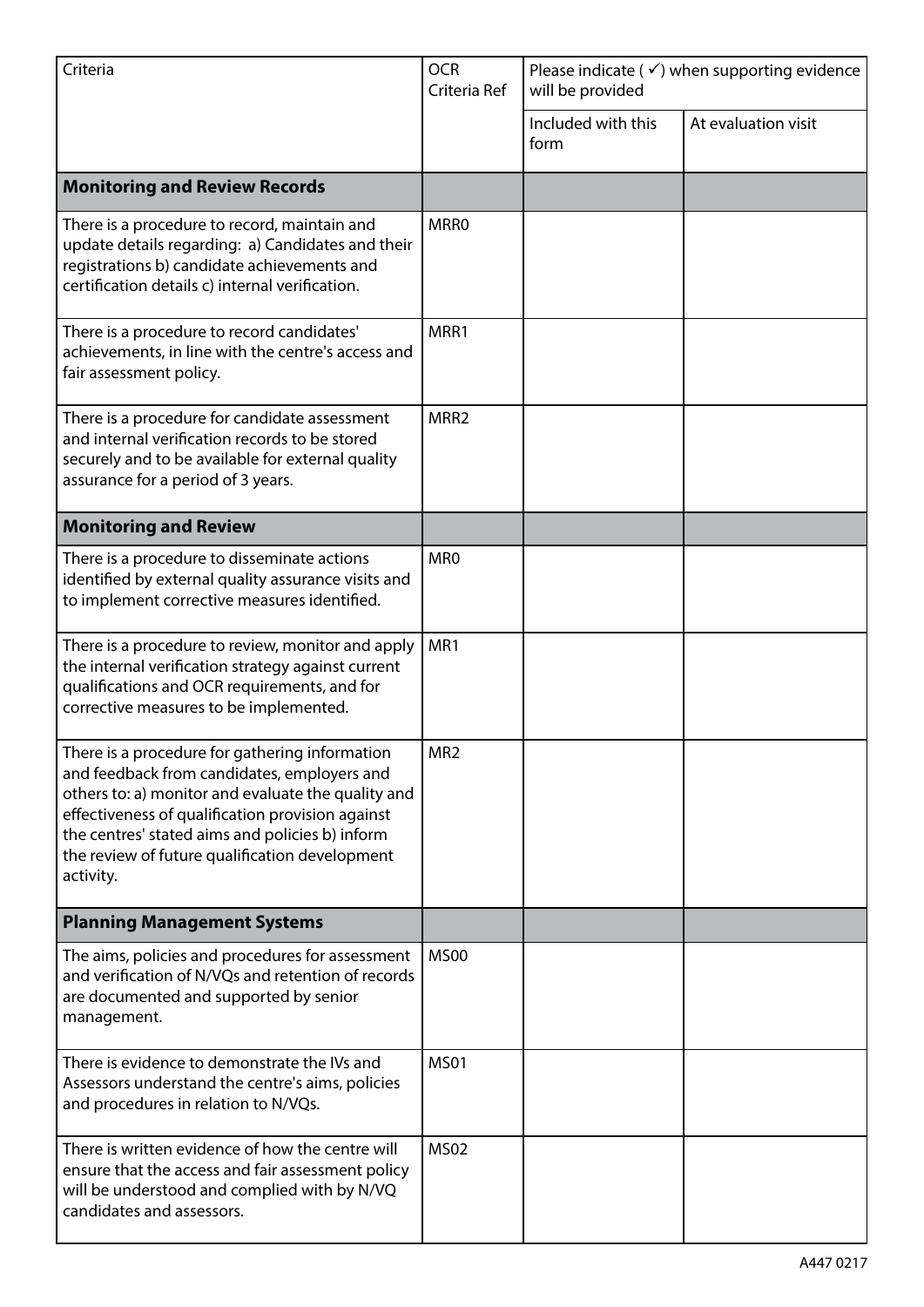| Criteria                                                                                                                                                                                                                                                                                             | <b>OCR</b><br>Criteria Ref | Please indicate ( $\checkmark$ ) when supporting evidence<br>will be provided |                     |
|------------------------------------------------------------------------------------------------------------------------------------------------------------------------------------------------------------------------------------------------------------------------------------------------------|----------------------------|-------------------------------------------------------------------------------|---------------------|
|                                                                                                                                                                                                                                                                                                      |                            | Included with this<br>form                                                    | At evaluation visit |
| <b>Planning Management Systems continued</b>                                                                                                                                                                                                                                                         |                            |                                                                               |                     |
| The centre has named an individual as the single<br>point of accountability for the overall quality<br>assurance, management and administration of<br>these N/VQs.                                                                                                                                   | <b>MS03</b>                |                                                                               |                     |
| There are statements detailing roles,<br>responsibilities, authorities and accountabilities<br>of each assessment team and each internal<br>verification team.                                                                                                                                       | <b>MS04</b>                |                                                                               |                     |
| There is evidence that these statements cover all<br>satellite/assessment sites and that the roles are<br>clearly allocated and understood by each<br>assessment team and each verification team.                                                                                                    | <b>MS05</b>                |                                                                               |                     |
| There is an effective internal verification strategy<br>to: a) sample, monitor and standardise assessment<br>decisions and processes b) develop and support<br>assessors in line with the qualification's specific<br>requirements c) manage, monitor and evaluate<br>the quantity of N/VQ delivery. | <b>MS06</b>                |                                                                               |                     |
| The internal verification procedures are<br>consistent with current qualification and OCR<br>requirements; to ensure quality and<br>consistency of assessment requirements.                                                                                                                          | <b>MS07</b>                |                                                                               |                     |
| There is a procedure to make unit certification<br>available for candidates.                                                                                                                                                                                                                         | <b>MS08</b>                |                                                                               |                     |
| There are effective communication channels<br>within assessment teams and with OCR.                                                                                                                                                                                                                  | <b>MS09</b>                |                                                                               |                     |
| There is a policy to plan, monitor and review<br>the centre's achievements against its stated<br>aims.                                                                                                                                                                                               | <b>MS10</b>                |                                                                               |                     |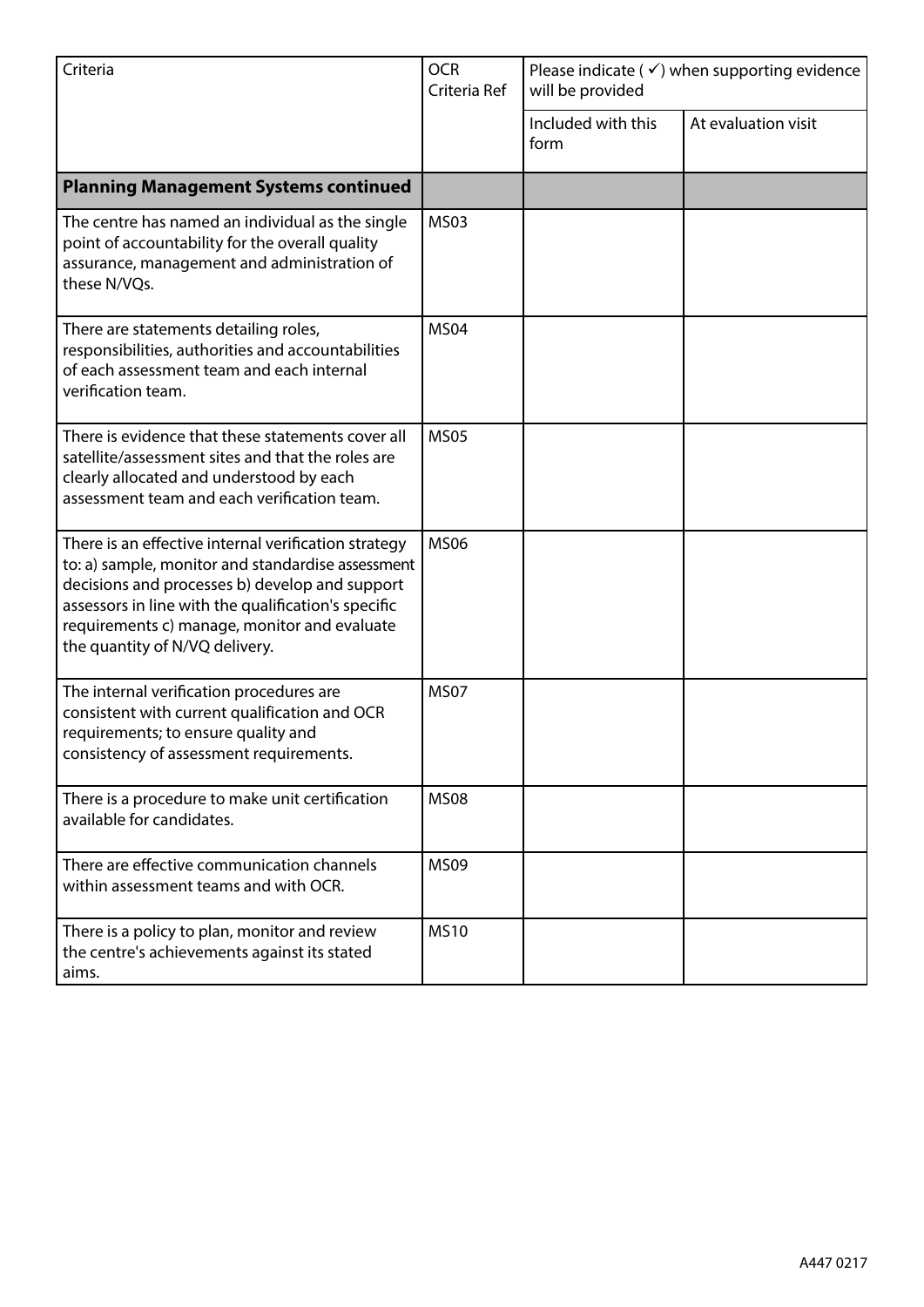| Criteria                                                                                                                                                                                                 | <b>OCR</b><br>Criteria Ref | Please indicate ( $\checkmark$ ) when supporting evidence<br>will be provided |                     |
|----------------------------------------------------------------------------------------------------------------------------------------------------------------------------------------------------------|----------------------------|-------------------------------------------------------------------------------|---------------------|
|                                                                                                                                                                                                          |                            | Included with this<br>form                                                    | At evaluation visit |
| <b>Planning Resources</b>                                                                                                                                                                                |                            |                                                                               |                     |
| The equipment and accommodation provided for<br>N/VQ delivery and assessment are appropriate<br>and there is evidence to show compliance with<br>the requirements of relevant Health and Safety<br>Acts. | R <sub>0</sub>             |                                                                               |                     |
| In order to meet the demand for each N/VQ there<br>are sufficient occupationally competent and<br>qualified assessors and internal verifiers.                                                            | R <sub>1</sub>             |                                                                               |                     |
| There is a procedure for recording,<br>implementing and reviewing staff development<br>in line with each individual's identified need.                                                                   | R <sub>2</sub>             |                                                                               |                     |
| In line with requirements, sufficient time and<br>resources have been allocated for effective<br>performance of the roles of assessor and internal<br>verifier.                                          | R <sub>3</sub>             |                                                                               |                     |
| There is a procedure to notify OCR of significant<br>changes to resources as they happen.                                                                                                                | R <sub>4</sub>             |                                                                               |                     |
| <b>Delivery Assessment</b>                                                                                                                                                                               |                            |                                                                               |                     |
| The appropriate range of assessment methods,<br>as required by the N/VQ is understood by each<br>assessment team and is available.                                                                       | A <sub>0</sub>             |                                                                               |                     |
| There is a procedure to document and resolve N/<br>VQ queries; including qualification specification,<br>assessment quidance and OCR requirements.                                                       | A1                         |                                                                               |                     |
| There is a procedure and policy to carry out<br>assessment by qualified and occupationally<br>expert staff as required by each N/VQ.                                                                     | A2                         |                                                                               |                     |
| There is a procedure to support and countersign<br>assessment decisions of unqualified assessors,<br>with specific target dates for the achievement of<br>relevant assessor awards.                      | A <sub>3</sub>             |                                                                               |                     |